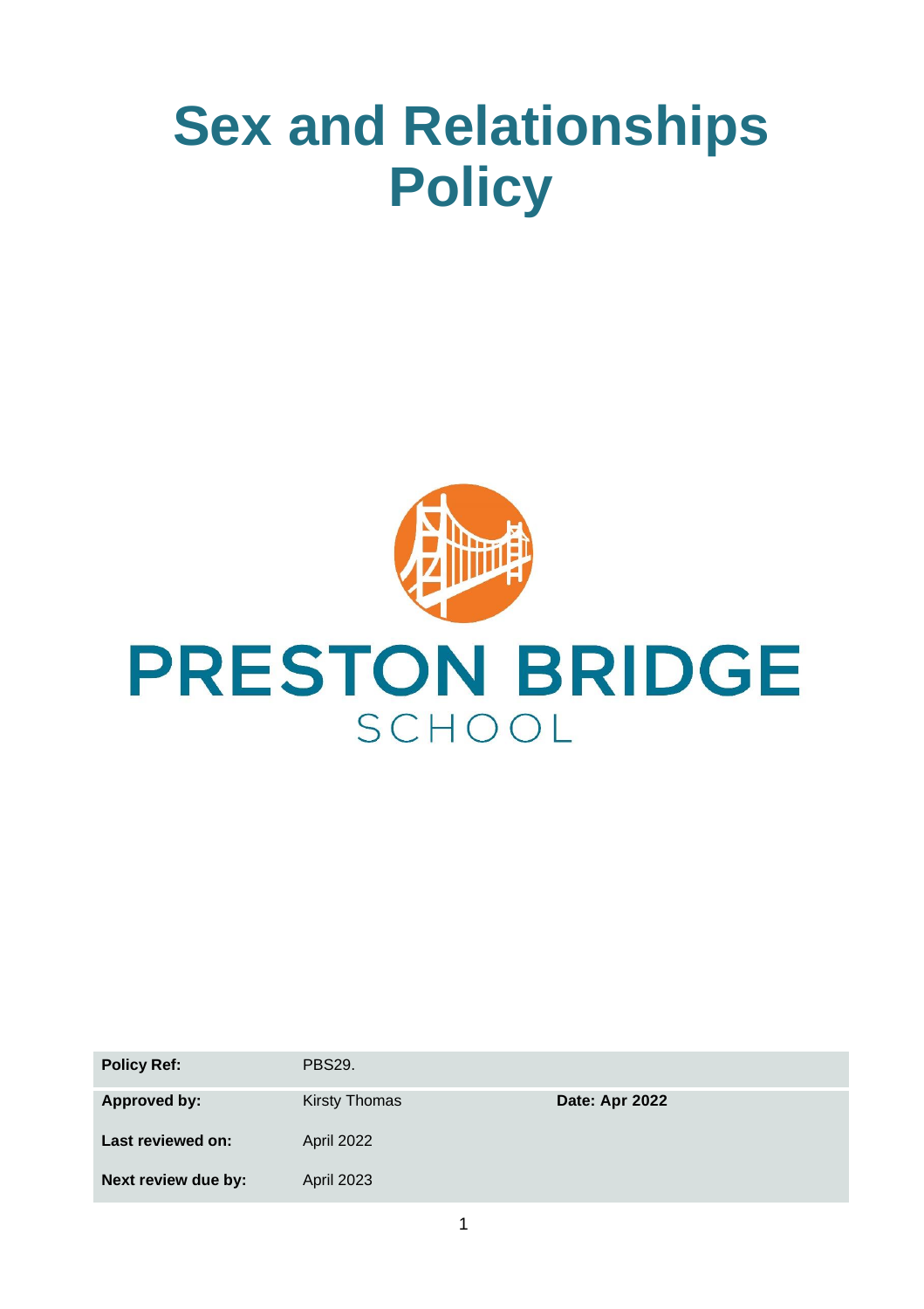# **Contents**

| Appendix 3: Parent form: withdrawal from sex education within sex and relationship education 11 |  |
|-------------------------------------------------------------------------------------------------|--|

## **1. Aims**

The aims of sex and relationships education at our school are to:

Provide a framework in which sensitive discussions can take place

- Prepare students for puberty, and give them an understanding of sexual development and the importance of health and hygiene
- Help students develop feelings of self-respect, confidence and empathy
- Create a positive culture around issues of sexuality and relationships
- Teach students the correct vocabulary to describe themselves and their bodies

# **2. Statutory requirements**

At Preston Bridge School we follow aspects of the National Curriculum and teach sex and relationships education as set out in this policy.

In teaching sex and relationship education, we have regard to guidance issued by the secretary of state as outlined in section 403 of the Education Act 1996.

## **3. Policy development**

The consultation and policy development process involved the following steps:

- 1. Review a member of staff or working group pulled together all relevant information including relevant national and local guidance
- 2. Staff consultation all school staff were given the opportunity to look at the policy and make recommendations
- 3. Parent/stakeholder consultation parents and any interested parties will be invited to attend a meeting about the policy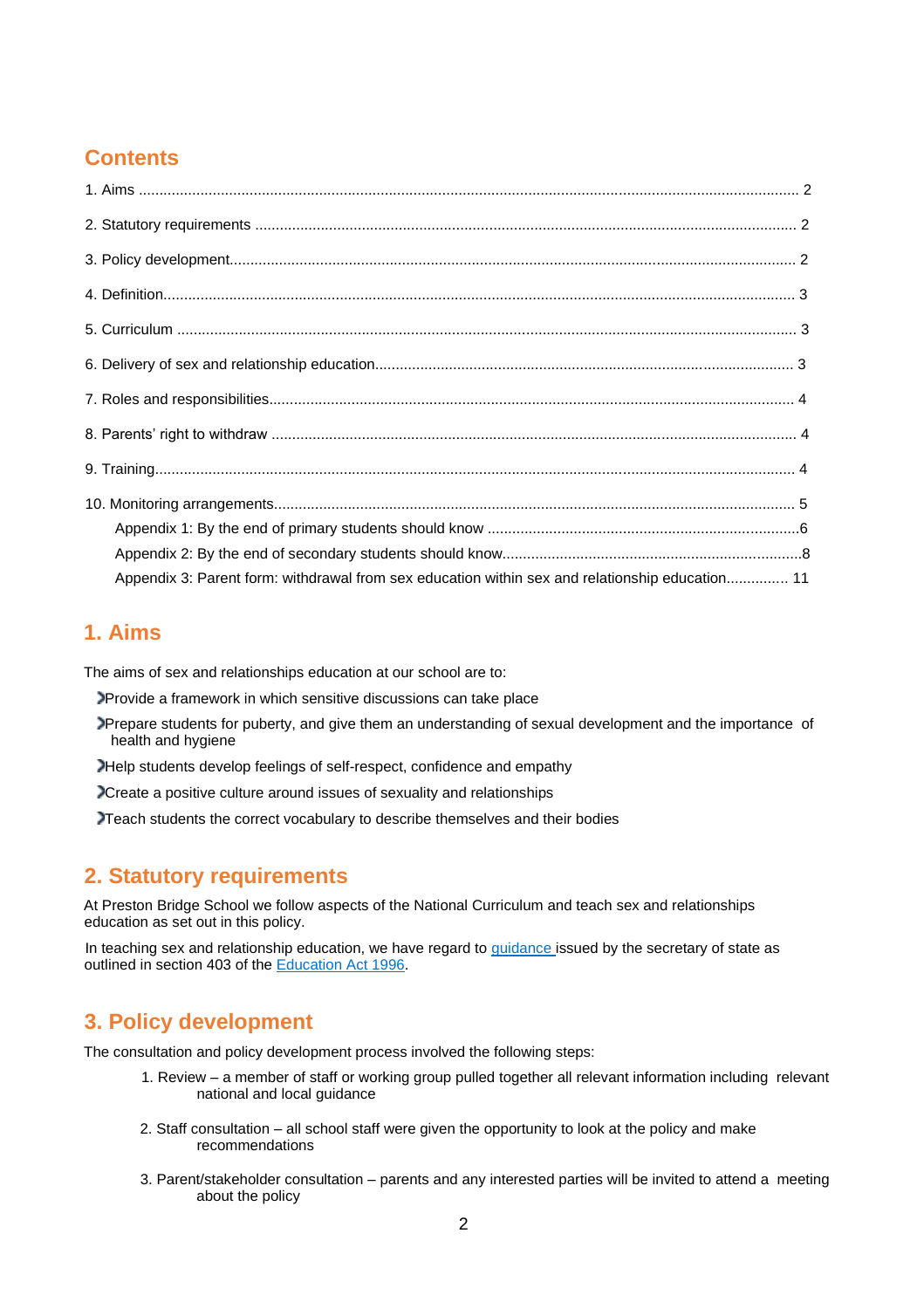4. Student consultation – we will investigate what exactly students want from their sex and relationship education

## **4. Definition**

Sex and relationship education is about the emotional, social and cultural development of students, and involves learning about relationships, sexual health, sexuality, healthy lifestyles, diversity and personal identity.

Sex and relationship education involves a combination of sharing information, and exploring issues and values.

Sex and relationship education is not about the promotion of sexual activity.

# **5. Curriculum**

Our curriculum is set out as per our PSHE Pillar but we may need to adapt it as and when necessary.

We will look to further develop the curriculum in consultation with parents, students and staff, taking into account the age, needs and feelings of students. If students ask questions outside the scope of this policy, teachers will respond in an appropriate manner so they are fully informed and don't seek answers online.

Primary sex education will focus on:

Preparing boys and girls for the changes that adolescence brings

How a baby is conceived and born

For more information about our curriculum, see the PSHE Pillar available upon request.

# **6. Delivery of Sex and Relationship Education**

Sex and relationship education is taught within the personal, social, health and economic (PSHE) curriculum Pillar.

Primary sex and relationships education focuses on teaching the fundamental building blocks and characteristics of positive relationships including:

Families and people who care for me

Caring friendships

Respectful relationships

Online relationships

Being safe

Secondary sex and relationship education focuses on giving young people the information they need to help them develop healthy, nurturing relationships of all kinds including:

**P**Families

Respectful relationships, including friendships

Online and media

Being safe

Intimate and sexual relationships, including sexual health

These areas of learning are taught within the context of family life taking care to ensure that there is no stigmatisation of children based on their home circumstances (families can include single parent families, LGBT parents, families headed by grandparents, adoptive parents, foster parents/carers amongst other structures) along with reflecting sensitively that some children may have a different structure of support around them (for example: looked after children or young carers).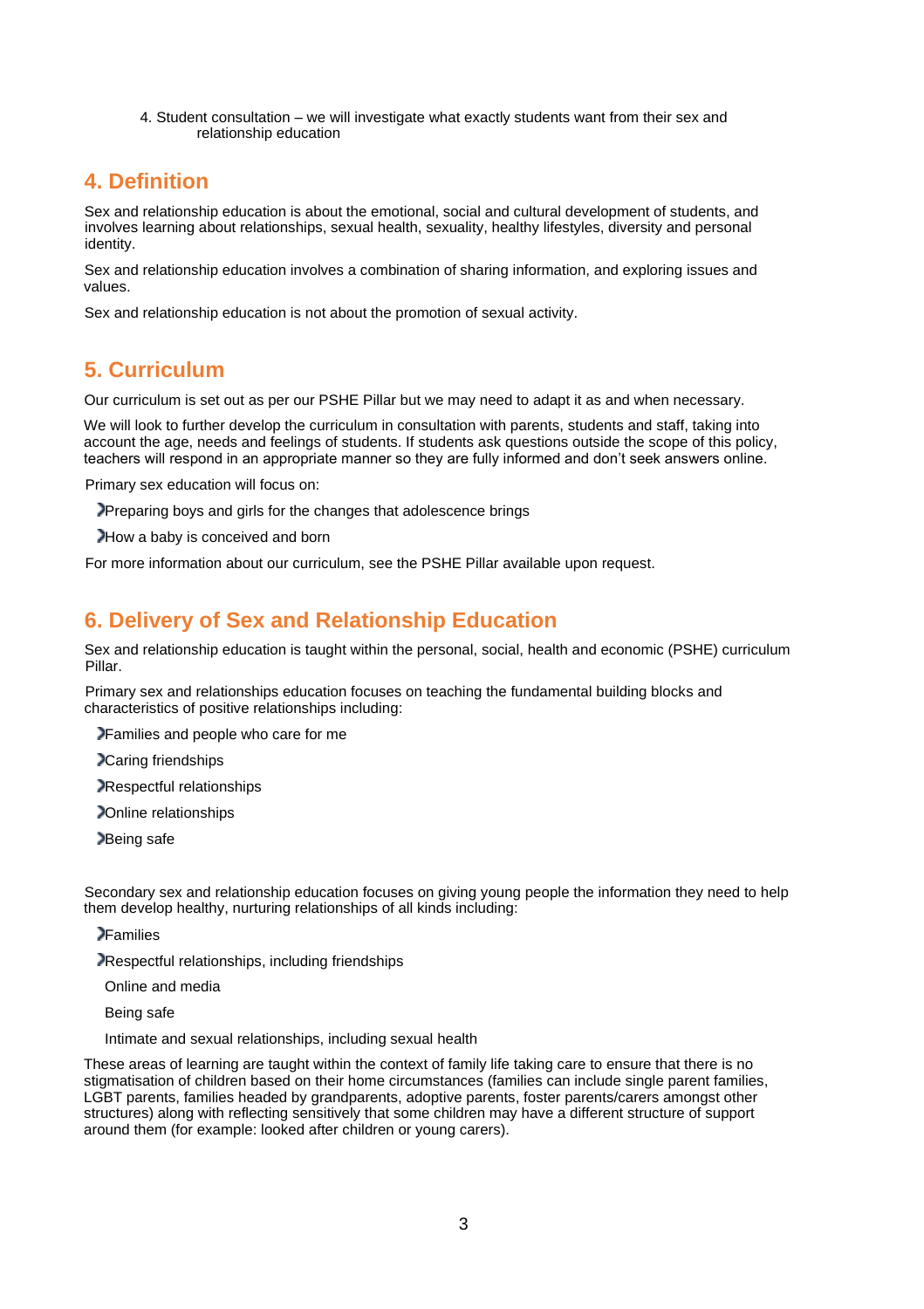## **7. Roles and responsibilities**

#### **7.1 The governance team**

The governance team will hold the headteacher to account for the implementation of this policy.

#### **7.2 The headteacher**

The headteacher is responsible for ensuring that sex and relationship education is taught consistently across the school, and for managing requests to withdraw students from components of sex and relationship education (see section 8).

#### **7.3 Staff**

Staff are responsible for:

Delivering sex and relationship education in a sensitive way

Modelling positive attitudes to sex and relationship education

Monitoring progress

Responding to the needs of individual students

Responding appropriately to students whose parents wish them to be withdrawn from the components of sex and relationship education.

Staff do not have the right to opt out of teaching sex and relationship education. Staff who have concerns about teaching sex and relationship are encouraged to discuss this with the headteacher.

#### **7.4 Students**

Students are expected to engage fully in sex and relationship education and, when discussing issues related to sex and relationship education, treat others with respect and sensitivity.

## **8. Parents' right to withdraw**

Parents have the right to withdraw their children from the non-statutory/non-science components of sex education within sex and relationship education up to and until 3 terms before the child turns 16. After this point, if the child wishes to receive sex education rather than being withdrawn, the school will arrange this.

Requests for withdrawal should be put in writing and addressed to the headteacher.

A copy of withdrawal requests will be placed in the student's educational record. The headteacher will discuss the request with parents and take appropriate action.

Alternative work will be given to students who are withdrawn from sex education.

## **9. Training**

Staff are trained on the delivery of sex and relationship education.

The headteacher will also invite visitors from outside the school, such as school nurses or sexual health professionals, to provide support and training to staff teaching sex and relationship education.

### **10. Monitoring arrangements**

The delivery of sex and relationship education is monitored by the programme delivery lead through monitoring arrangements, such as lesson observations, planning scrutinies etc.

Students' development in sex and relationship education is monitored by teachers as part of our internal assessment systems.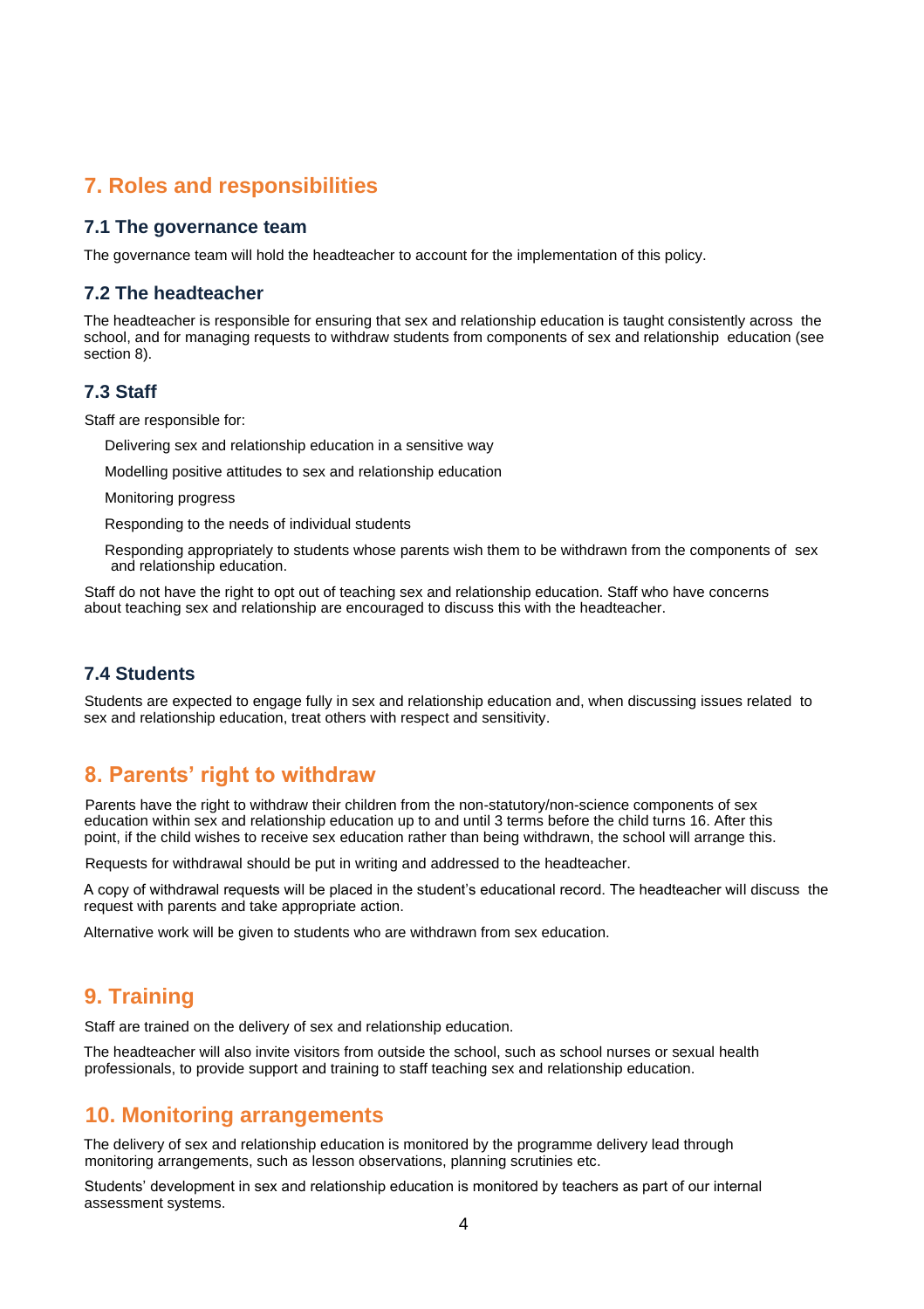This policy will be reviewed by the programme delivery lead on an annual basis. At every review, the policy will be approved by the governance team.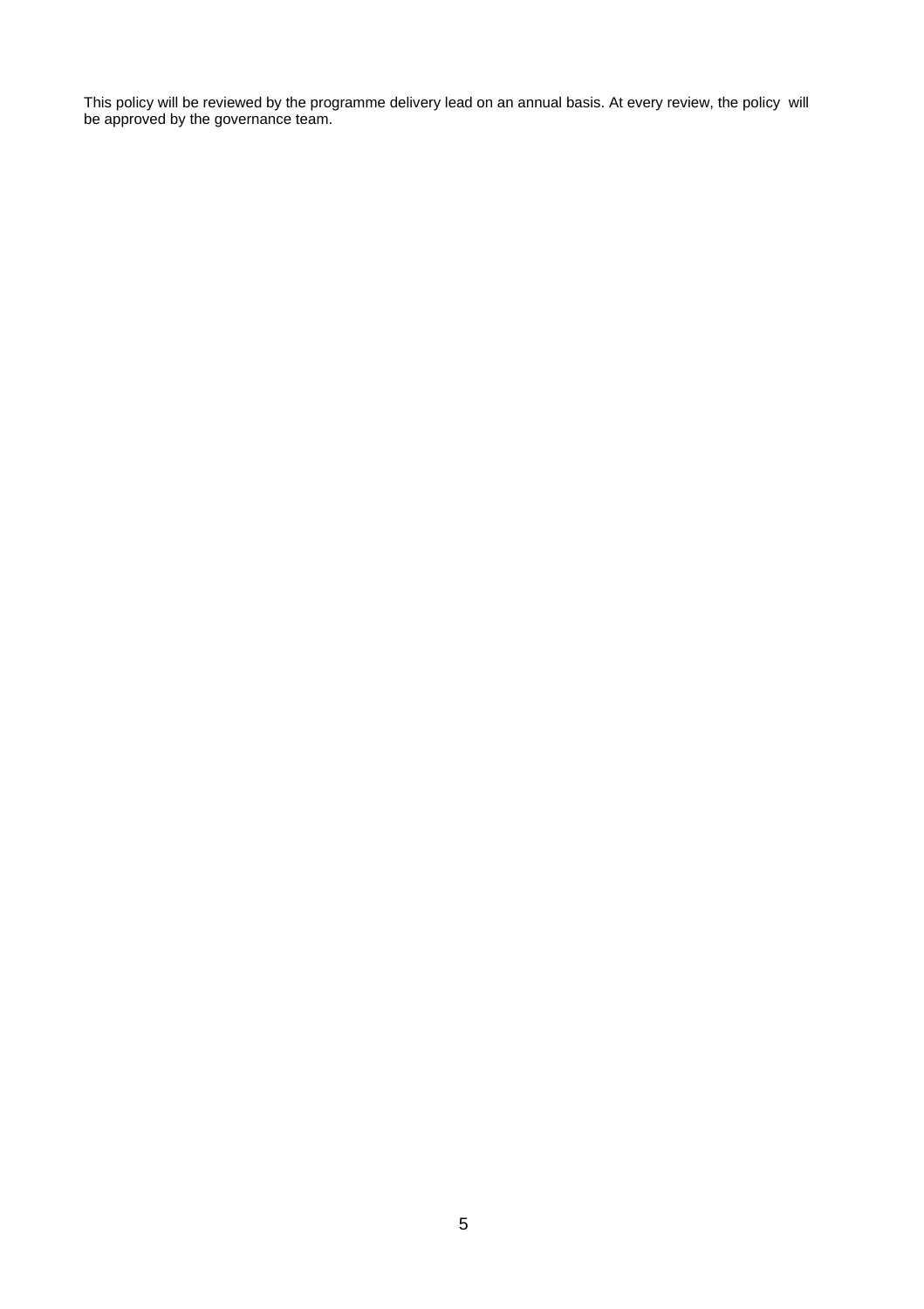| <b>TOPIC</b>                                | <b>STUDENTS SHOULD KNOW</b>                                                                                                                                                                                                                                                                                                                                                                                                                                                                                                                                                                                                                                                                                                                                                                                                                                                                                                                                                                                                                                                 |
|---------------------------------------------|-----------------------------------------------------------------------------------------------------------------------------------------------------------------------------------------------------------------------------------------------------------------------------------------------------------------------------------------------------------------------------------------------------------------------------------------------------------------------------------------------------------------------------------------------------------------------------------------------------------------------------------------------------------------------------------------------------------------------------------------------------------------------------------------------------------------------------------------------------------------------------------------------------------------------------------------------------------------------------------------------------------------------------------------------------------------------------|
| Families and<br>people who<br>care about me | • That families are important for children growing up because they can give love, security and stability<br>• The characteristics of healthy family life, commitment to each other, including in times of difficulty, protection and care for children and<br>other family members, the importance of spending time together and sharing each other's lives<br>. That others' families, either in school or in the wider world, sometimes look different from their family, but that they should respect those<br>differences and know that other children's families are also characterised by love and care<br>• That stable, caring relationships, which may be of different types, are at the heart of happy families, and are important for children's<br>security as they grow up<br>• That marriage represents a formal and legally recognised commitment of two people to each other which is intended to be lifelong<br>• How to recognise if family relationships are making them feel unhappy or unsafe, and how to seek help or advice from others if<br>needed |
| Caring<br>friendships                       | • How important friendships are in making us feel happy and secure, and how people choose and make friends<br>• The characteristics of friendships, including mutual respect, truthfulness, trustworthiness, loyalty, kindness, generosity, trust, sharing<br>interests and experiences and support with problems and difficulties<br>• That healthy friendships are positive and welcoming towards others, and do not make others feel lonely or excluded<br>• That most friendships have ups and downs, and that these can often be worked through so that the friendship is repaired or even<br>strengthened, and that resorting to violence is never right<br>• How to recognise who to trust and who not to trust, how to judge when a friendship is making them feel unhappy or uncomfortable,<br>managing conflict, how to manage these situations and how to seek help or advice from others, if needed                                                                                                                                                             |

# **Appendix 1: By the end of primary students should know**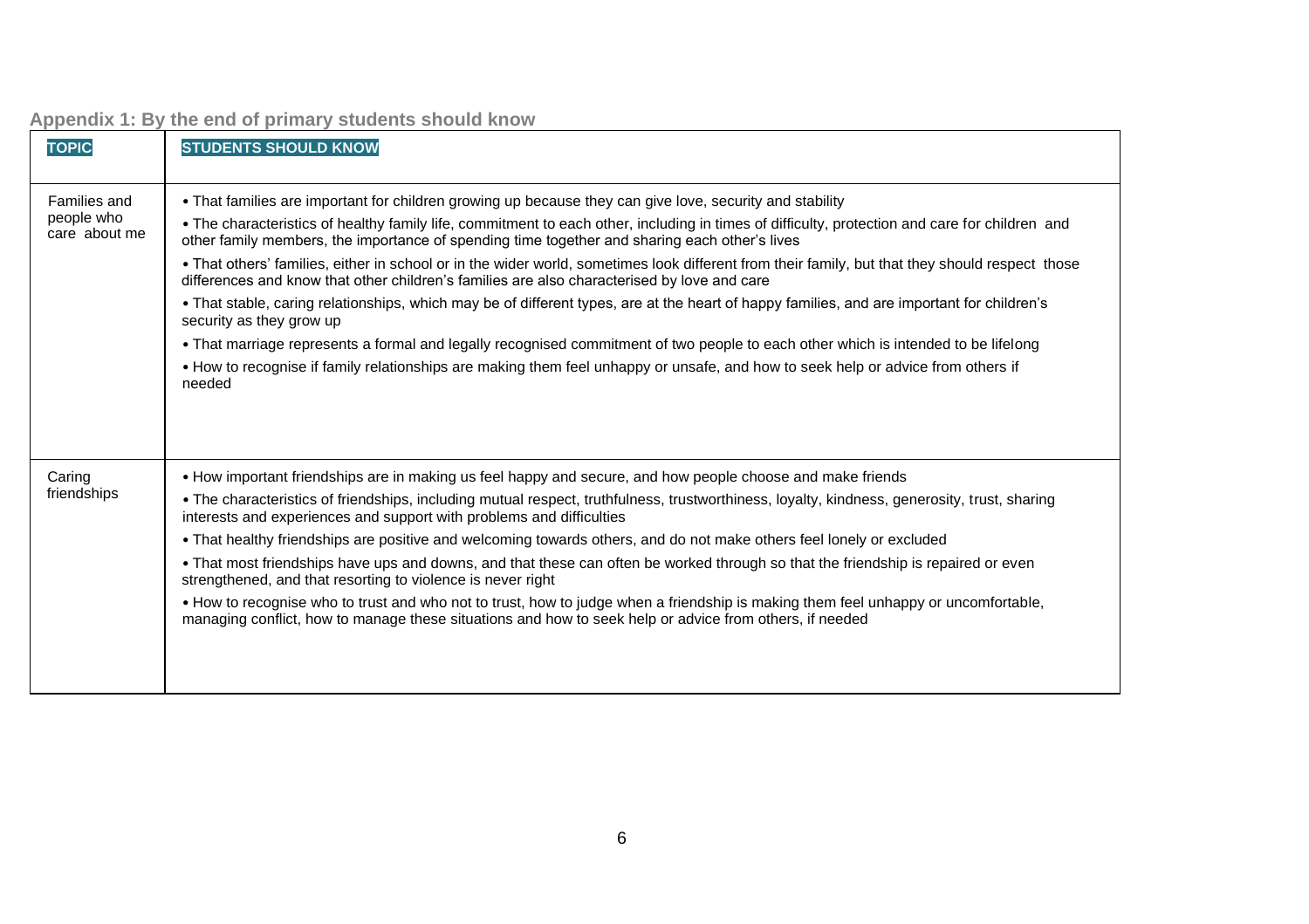| <b>TOPIC</b>                | <b>STUDENTS SHOULD KNOW</b>                                                                                                                                                                                                   |
|-----------------------------|-------------------------------------------------------------------------------------------------------------------------------------------------------------------------------------------------------------------------------|
| Respectful<br>relationships | . The importance of respecting others, even when they are very different from them (for example, physically, in character, personality or<br>backgrounds), or make different choices or have different preferences or beliefs |
|                             | • Practical steps they can take in a range of different contexts to improve or support respectful relationships •                                                                                                             |
|                             | The conventions of courtesy and manners                                                                                                                                                                                       |
|                             | • The importance of self-respect and how this links to their own happiness                                                                                                                                                    |
|                             | • That in school and in wider society they can expect to be treated with respect by others, and that in turn they should show due<br>respect to others, including those in positions of authority                             |
|                             | • About different types of bullying (including cyberbullying), the impact of bullying, responsibilities of bystanders (primarily reporting<br>bullying to an adult) and how to get help                                       |
|                             | • What a stereotype is, and how stereotypes can be unfair, negative or destructive                                                                                                                                            |
|                             | • The importance of permission-seeking and giving in relationships with friends, peers and adults                                                                                                                             |
|                             |                                                                                                                                                                                                                               |
| Online                      | • That people sometimes behave differently online, including by pretending to be someone they are not                                                                                                                         |
| relationships               | • That the same principles apply to online relationships as to face-to face relationships, including the importance of respect for others online<br>including when we are anonymous                                           |
|                             | • The rules and principles for keeping safe online, how to recognise risks, harmful content and contact, and how to report them                                                                                               |
|                             | • How to critically consider their online friendships and sources of information including awareness of the risks associated with people they<br>have never met                                                               |
|                             | • How information and data is shared and used online                                                                                                                                                                          |
|                             |                                                                                                                                                                                                                               |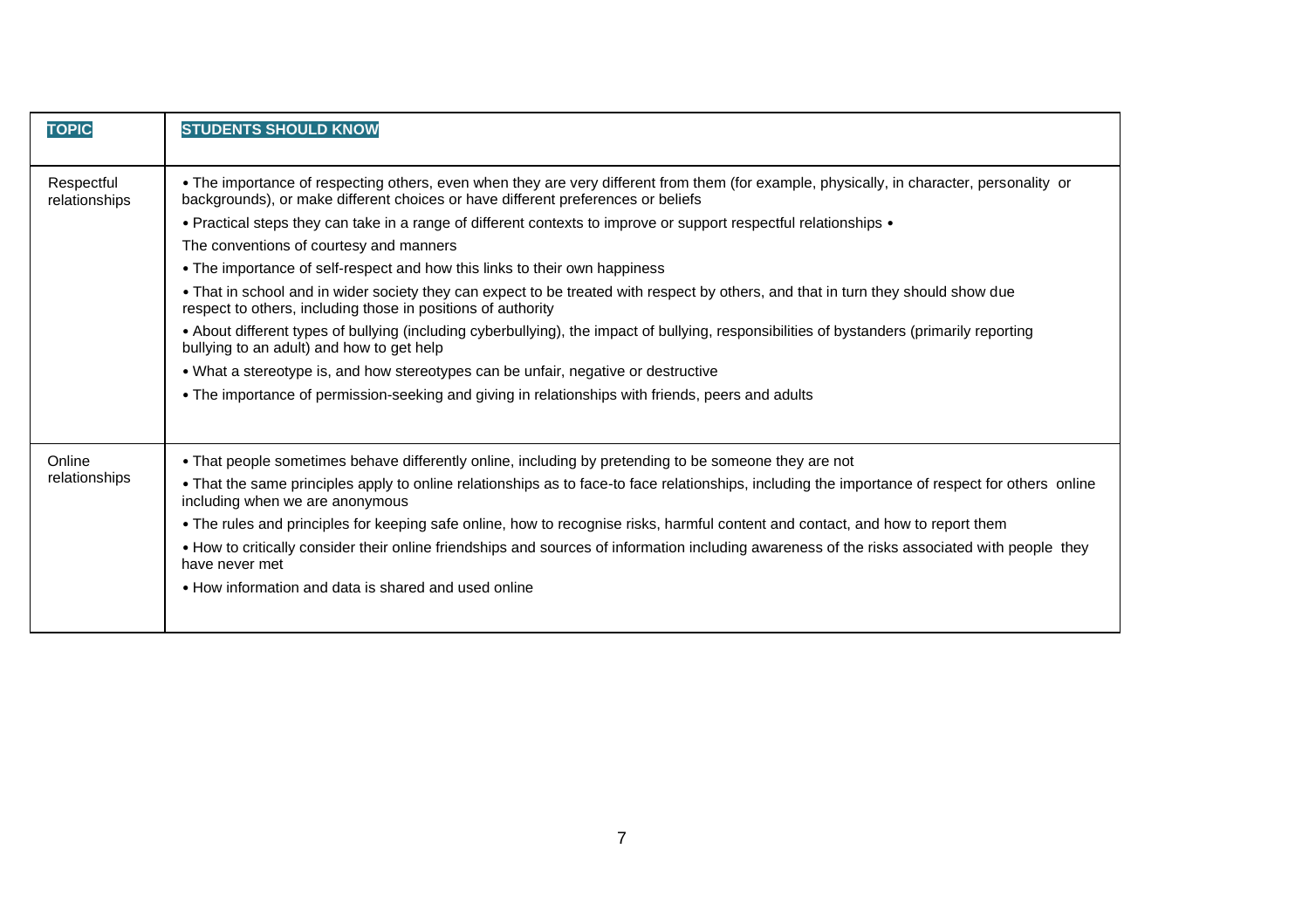| Being safe | • What sorts of boundaries are appropriate in friendships with peers and others (including in a digital context)<br>. About the concept of privacy and the implications of it for both children and adults; including that it is not always right to keep secrets if they<br>relate to being safe |
|------------|---------------------------------------------------------------------------------------------------------------------------------------------------------------------------------------------------------------------------------------------------------------------------------------------------|
|            | • That each person's body belongs to them, and the differences between appropriate and inappropriate or unsafe physical, and other,<br>contact                                                                                                                                                    |
|            | • How to respond safely and appropriately to adults they may encounter (in all contexts, including online) whom they do not know • How                                                                                                                                                            |
|            | to recognise and report feelings of being unsafe or feeling bad about any adult                                                                                                                                                                                                                   |
|            | • How to ask for advice or help for themselves or others, and to keep trying until they are heard                                                                                                                                                                                                 |
|            | . How to report concerns or abuse, and the vocabulary and confidence needed to do so                                                                                                                                                                                                              |
|            | • Where to get advice e.g. family, school and/or other sources                                                                                                                                                                                                                                    |
|            |                                                                                                                                                                                                                                                                                                   |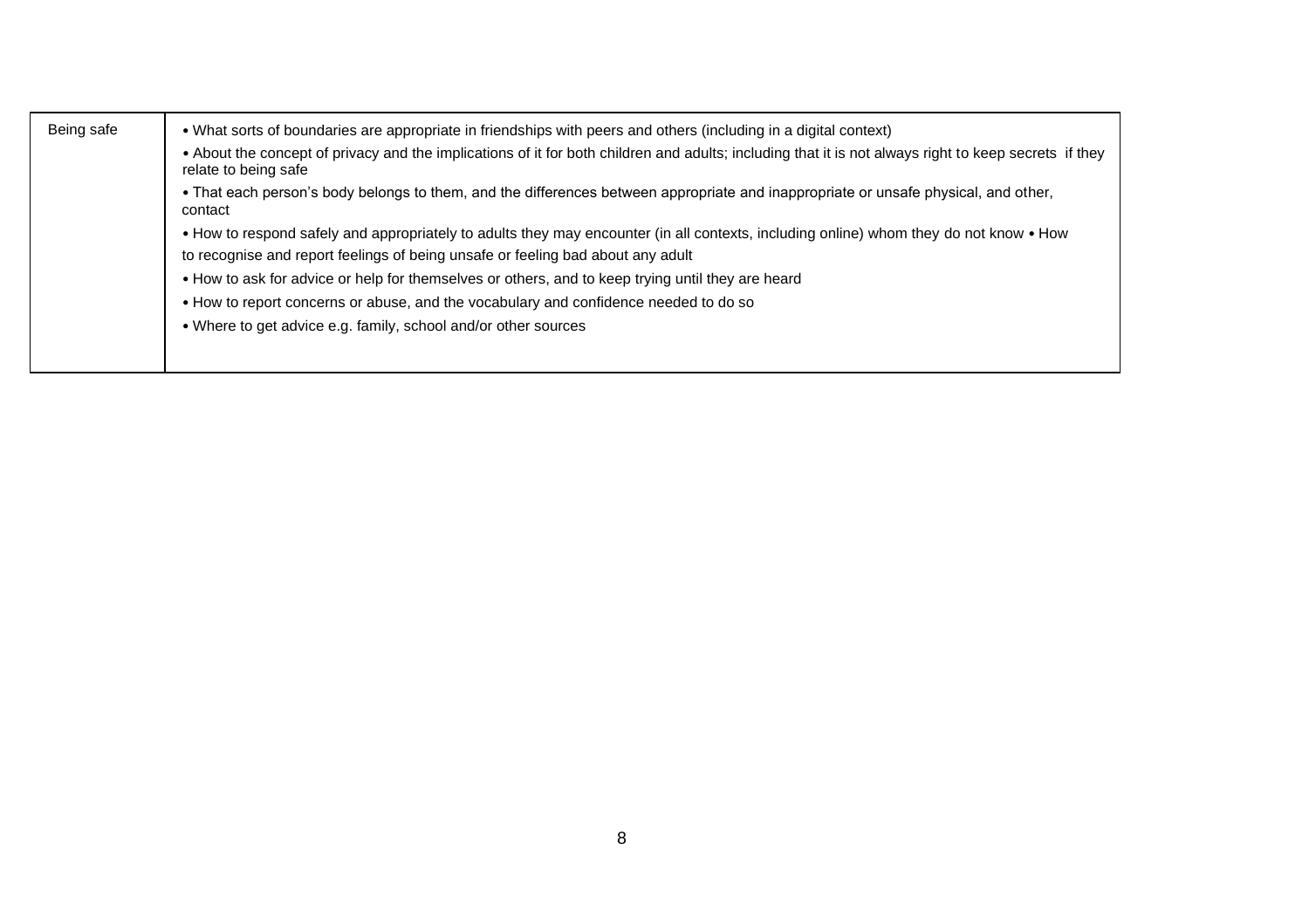| <b>TOPIC</b>                              | <b>STUDENTS SHOULD KNOW</b>                                                                                                                                                                                                                                                                                                    |
|-------------------------------------------|--------------------------------------------------------------------------------------------------------------------------------------------------------------------------------------------------------------------------------------------------------------------------------------------------------------------------------|
| Families                                  | • That there are different types of committed, stable relationships                                                                                                                                                                                                                                                            |
|                                           | • How these relationships might contribute to human happiness and their importance for bringing up children                                                                                                                                                                                                                    |
|                                           | . What marriage is, including their legal status e.g. that marriage carries legal rights and protections not available to couples who are<br>cohabiting or who have married, for example, in an unregistered religious ceremony                                                                                                |
|                                           | • Why marriage is an important relationship choice for many couples and why it must be freely entered into •                                                                                                                                                                                                                   |
|                                           | The characteristics and legal status of other types of long-term relationships                                                                                                                                                                                                                                                 |
|                                           | • The roles and responsibilities of parents with respect to raising of children, including the characteristics of successful parenting                                                                                                                                                                                         |
|                                           | • How to: determine whether other children, adults or sources of information are trustworthy: judge when a family, friend, intimate or other<br>relationship is unsafe (and to recognise this in others' relationships); and, how to seek help or advice, including reporting concerns about<br>others, if needed              |
| Respectful<br>relationships,<br>including | • The characteristics of positive and healthy friendships (in all contexts, including online) including: trust, respect, honesty, kindness,<br>generosity, boundaries, privacy, consent and the management of conflict, reconciliation and ending relationships. This includes different<br>(non-sexual) types of relationship |
| friendships                               | • Practical steps they can take in a range of different contexts to improve or support respectful relationships                                                                                                                                                                                                                |
|                                           | • How stereotypes, in particular stereotypes based on sex, gender, race, religion, sexual orientation or disability, can cause damage (e.g.<br>how they might normalise non-consensual behaviour or encourage prejudice)                                                                                                       |
|                                           | • That in school and in wider society they can expect to be treated with respect by others, and that in turn they should show due<br>respect to others, including people in positions of authority and due tolerance of other people's beliefs                                                                                 |
|                                           | • About different types of bullying (including cyberbullying), the impact of bullying, responsibilities of bystanders to report bullying and how<br>and where to get help                                                                                                                                                      |
|                                           | • That some types of behaviour within relationships are criminal, including violent behaviour and coercive control •                                                                                                                                                                                                           |
|                                           | What constitutes sexual harassment and sexual violence and why these are always unacceptable                                                                                                                                                                                                                                   |
|                                           | . The legal rights and responsibilities regarding equality (particularly with reference to the protected characteristics as defined in the<br>Equality Act 2010) and that everyone is unique and equal                                                                                                                         |

**Appendix 2: By the end of secondary should know**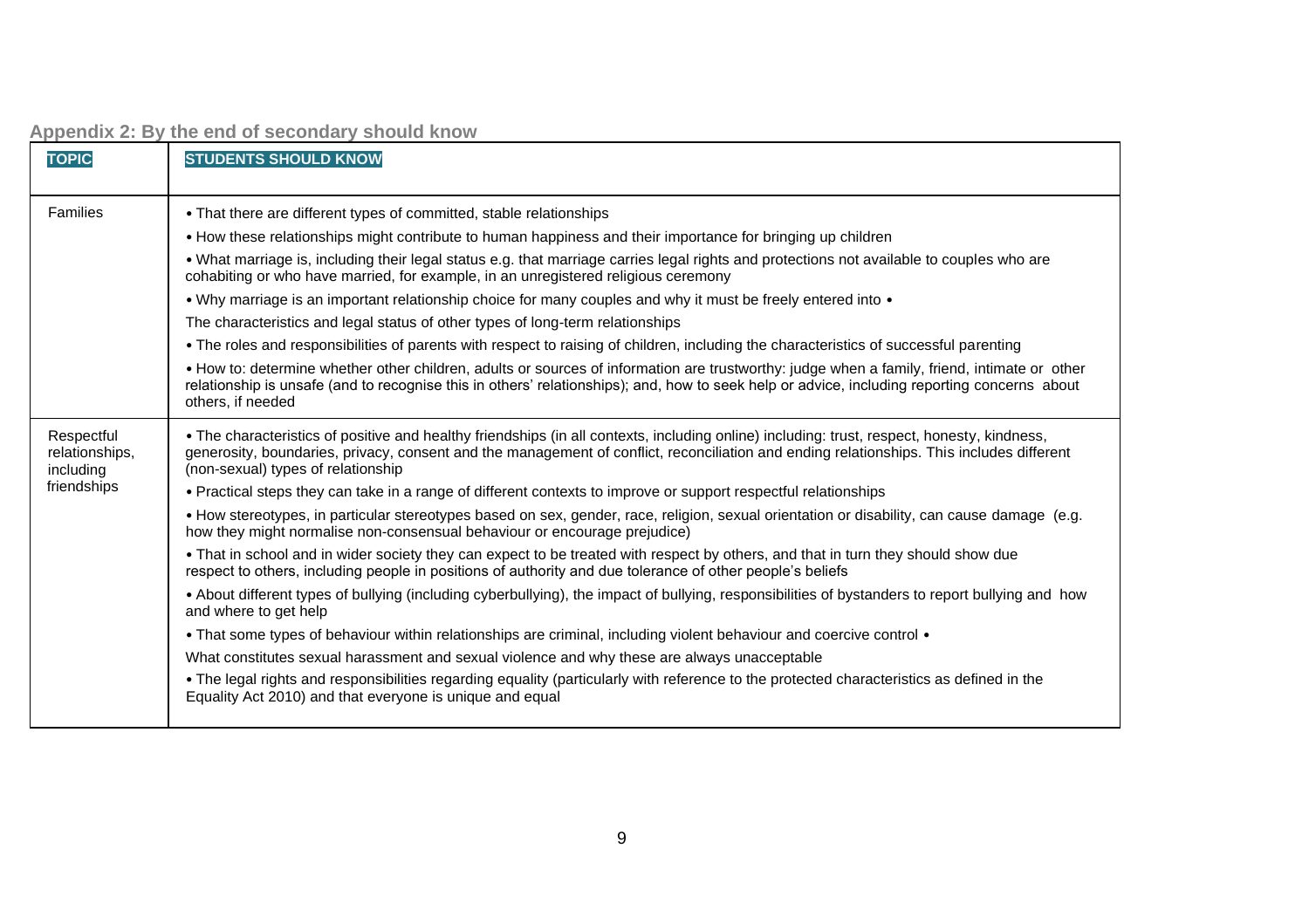| <b>TOPIC</b>        | <b>STUDENTS SHOULD KNOW</b>                                                                                                                                                                                                                             |
|---------------------|---------------------------------------------------------------------------------------------------------------------------------------------------------------------------------------------------------------------------------------------------------|
| Online and<br>media | . Their rights, responsibilities and opportunities online, including that the same expectations of behaviour apply in all contexts,<br>including online                                                                                                 |
|                     | . About online risks, including that any material someone provides to another has the potential to be shared online and the difficulty of<br>removing potentially compromising material placed online                                                   |
|                     | • Not to provide material to others that they would not want shared further and not to share personal material which is sent to them •                                                                                                                  |
|                     | What to do and where to get support to report material or manage issues online                                                                                                                                                                          |
|                     | • The impact of viewing harmful content                                                                                                                                                                                                                 |
|                     | • That specifically sexually explicit material e.g. pornography presents a distorted picture of sexual behaviours, can damage the way<br>people see themselves in relation to others and negatively affect how they behave towards sexual partners      |
|                     | • That sharing and viewing indecent images of children (including those created by children) is a criminal offence which carries<br>severe penalties including jail                                                                                     |
|                     | • How information and data is generated, collected, shared and used online                                                                                                                                                                              |
|                     |                                                                                                                                                                                                                                                         |
| Being safe          | • The concepts of, and laws relating to, sexual consent, sexual exploitation, abuse, grooming, coercion, harassment, rape, domestic<br>abuse, forced marriage, honour-based violence and FGM, and how these can affect current and future relationships |
|                     | • How people can actively communicate and recognise consent from others, including sexual consent, and how and when consent can<br>be withdrawn (in all contexts, including online)                                                                     |
|                     |                                                                                                                                                                                                                                                         |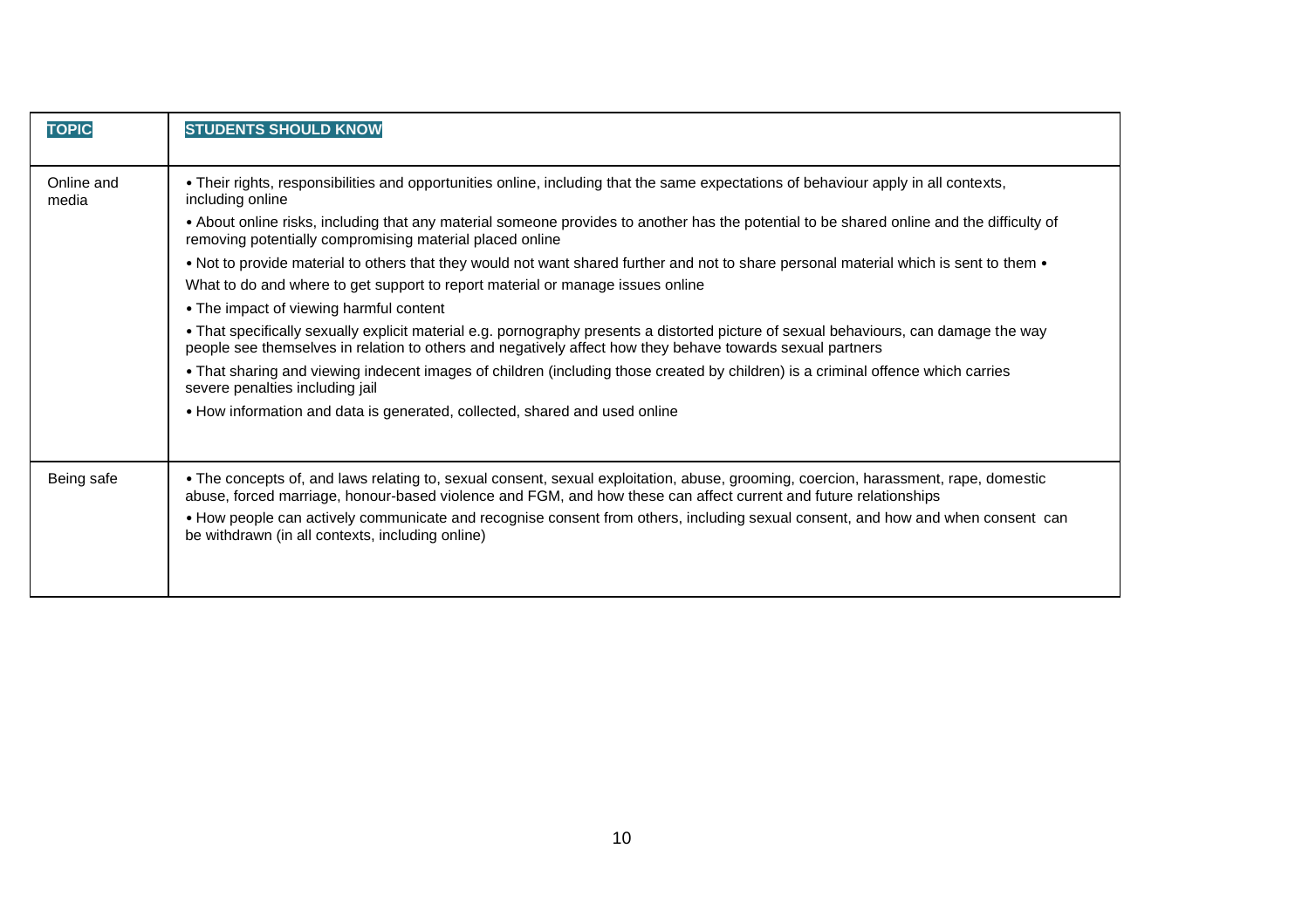| <b>TOPIC</b>                                                           | <b>STUDENTS SHOULD KNOW</b>                                                                                                                                                                                                                                                                                                                                                                                                                                                                                                                                                                                                                                                                                                                                                                                                                                                                                                                                                                                                                                                                                                                                                                                                                                                                                                                                                                                                                                                                                                                                                                                                                                                                                                                                             |
|------------------------------------------------------------------------|-------------------------------------------------------------------------------------------------------------------------------------------------------------------------------------------------------------------------------------------------------------------------------------------------------------------------------------------------------------------------------------------------------------------------------------------------------------------------------------------------------------------------------------------------------------------------------------------------------------------------------------------------------------------------------------------------------------------------------------------------------------------------------------------------------------------------------------------------------------------------------------------------------------------------------------------------------------------------------------------------------------------------------------------------------------------------------------------------------------------------------------------------------------------------------------------------------------------------------------------------------------------------------------------------------------------------------------------------------------------------------------------------------------------------------------------------------------------------------------------------------------------------------------------------------------------------------------------------------------------------------------------------------------------------------------------------------------------------------------------------------------------------|
| Intimate and<br>sexual<br>relationships,<br>including<br>sexual health | • How to recognise the characteristics and positive aspects of healthy one-to-one intimate relationships, which include mutual<br>respect, consent, loyalty, trust, shared interests and outlook, sex and friendship<br>• That all aspects of health can be affected by choices they make in sex and relationships, positively or negatively, e.g. physical,<br>emotional, mental, sexual and reproductive health and wellbeing<br>• The facts about reproductive health, including fertility and the potential impact of lifestyle on fertility for men and women<br>• That there are a range of strategies for identifying and managing sexual pressure, including understanding peer pressure, resisting<br>pressure and not pressurising others<br>• That they have a choice to delay sex or to enjoy intimacy without sex<br>• The facts about the full range of contraceptive choices, efficacy and options available<br>• The facts around pregnancy including miscarriage<br>• That there are choices in relation to pregnancy (with medically and legally accurate, impartial information on all options, including<br>keeping the baby, adoption, abortion and where to get further help)<br>• How the different sexually transmitted infections (STIs), including HIV/AIDs, are transmitted, how risk can be reduced through safer sex<br>(including through condom use) and the importance of and facts about testing<br>• About the prevalence of some STIs, the impact they can have on those who contract them and key facts about treatment •<br>How the use of alcohol and drugs can lead to risky sexual behaviour<br>• How to get further advice, including how and where to access confidential sexual and reproductive health advice and treatment |